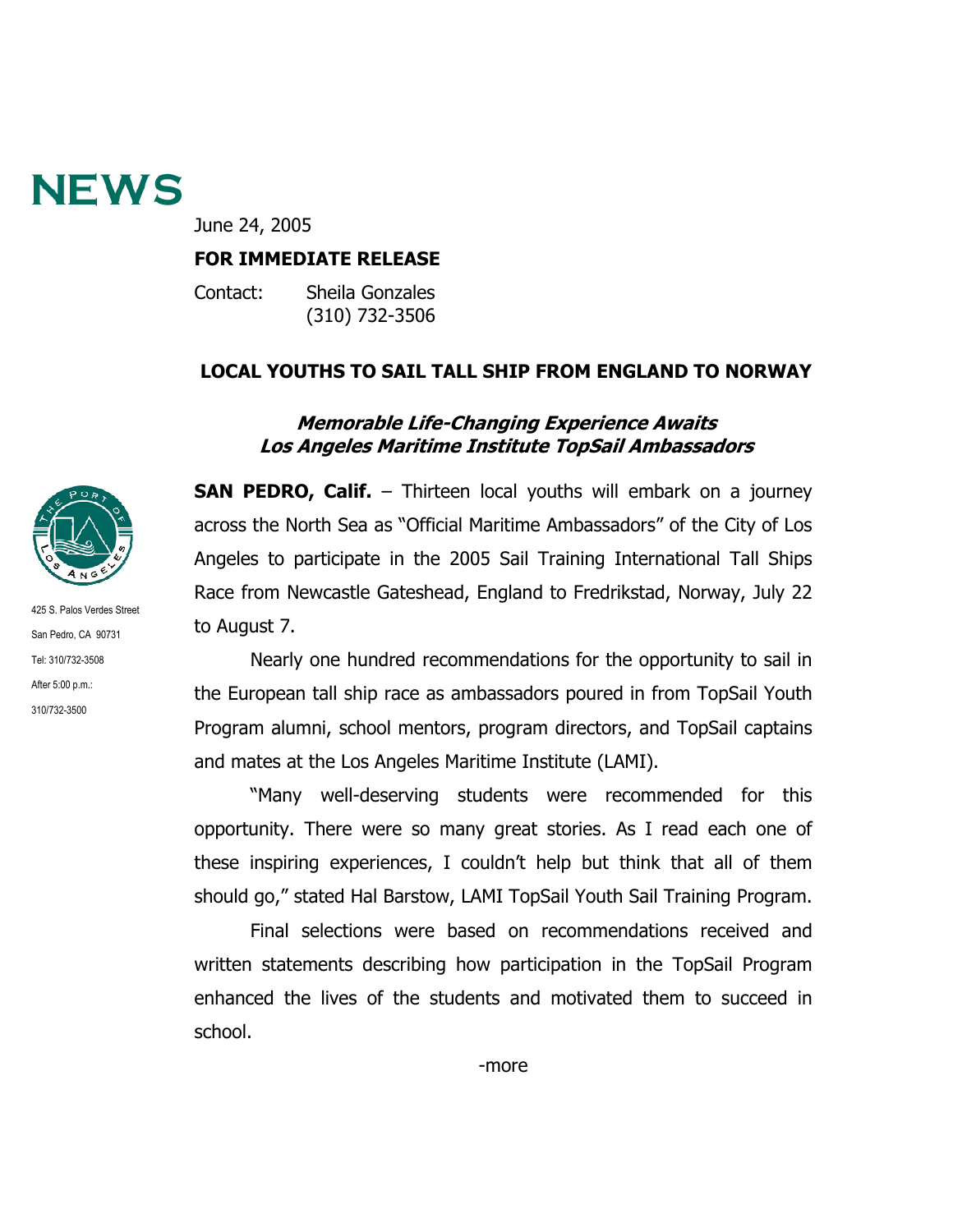## **2-2-2 European Tall Ship Experience**

Four of the candidates are from the harbor area: Juvinal Cortes, 17, Banning International Trade Academy, senior; Allen Farmer, 16, San Pedro High School, senior, (TopSail alumnus, Dodson Middle School); Phillip Farmer, 16, San Pedro High School, (TopSail alumnus, Dodson Middle School) and Alex Quinonez, 18, Banning International Trade Academy, senior.

In addition to the four harbor area students, nine other former TopSail participants were chosen to complete the cadre of maritime ambassadors: Jill Avilez, 18, Hollywood; Jenny Bennett, 18, Lawndale; Oscar Cuadra 17, Hollywood; Austin Glenn, 15, Anaheim; Danny Juarez, 21, Los Angeles; Sal Martinez, 21, Los Angeles; Raul Peraza, 19, El Monte; Omar Sanchez, 17, Los Angeles and Mayra Vega, 20, Monterey Park.

The crew will sail aboard the Norwegian sailing vessel *Sorlandet, a* 210-foot square-rigger based in Kristiansand, Norway. They will take part in all aspects of shipboard life, including standing four-hour watches, taking the helm, and, if they choose, going aloft to help set or furl *Sorlandet's* 12,550 square feet of sail as they race across the North Sea.

Furthermore, the group will be entrenched in maritime history as they travel from London to Portsmouth where they will visit Portsmouth's Historic Dockyard before traveling on to Newcastle Gateshead to participate in the Tall Ships Race and Festival. This is Newcastle Gateshead's third and most eagerly awaited tall ships race. It will mark the bicentennial of Admiral Lord Nelson's victory at Trafalgar, a national celebration packed with events to showcase Britain's maritime resources and heritage. Finally, the crew will finish their sail training experience and European tour in Oslo, Norway.

-more-